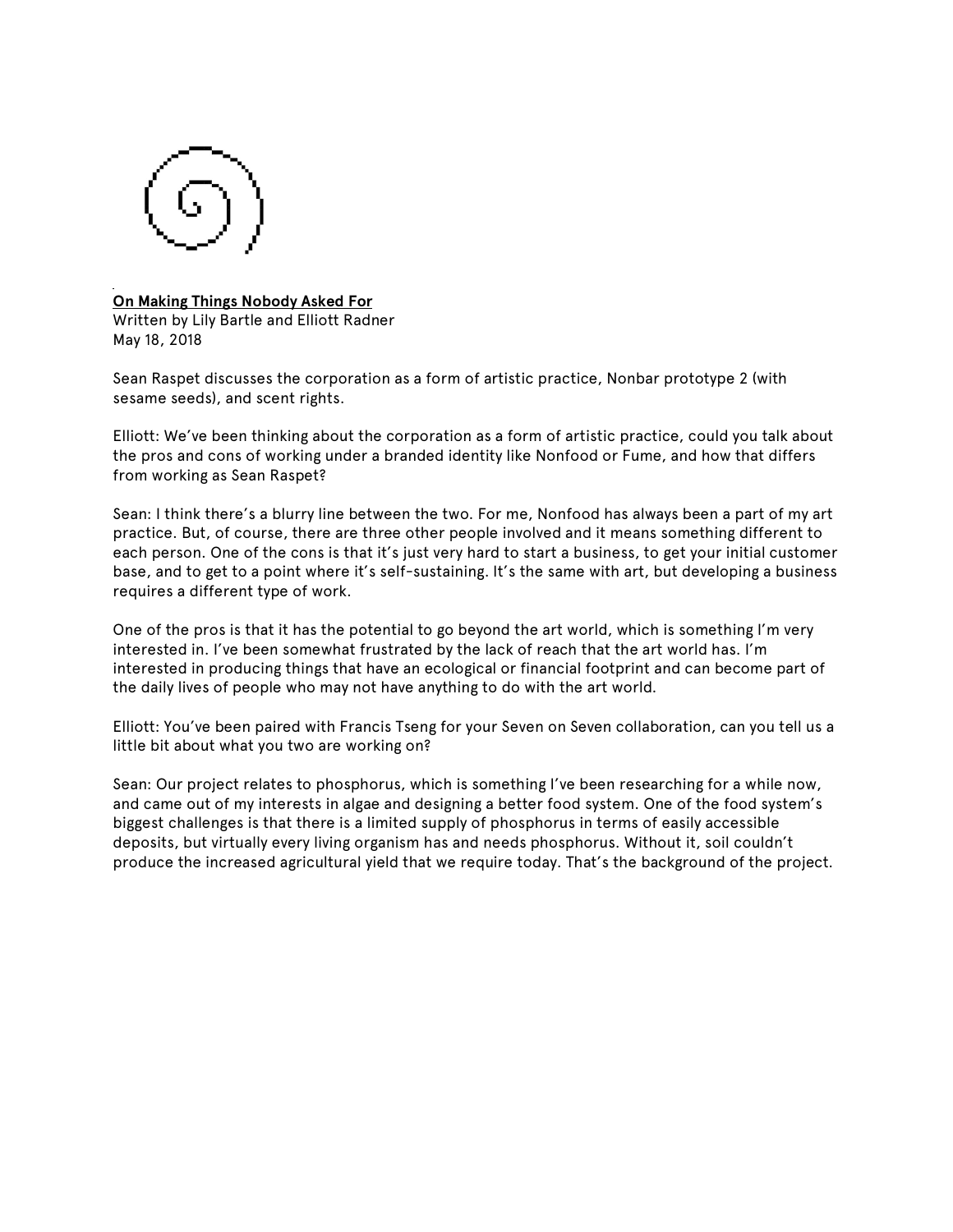

https://en.wikipedia.org/wiki/Phosphorus. The tetrahedral structure of P4O10 and P4S10.

One part of what Francis and I are working on is an algorithm for predicting the price fluctuations of phosphorus as a commodity that can then be used to speculate on and accumulate phosphorus. If this instrument were widely adopted, it could ultimately cause the market to reflect what I think is the true price of phosphorus, which is much higher than the current price.

We're still working out the final face and the other visual aspects of it, but right now our interest is in coming up with a good predictive algorithm to kind of play to market, and that goes back to the question of working in a more of a corporate space. It's clear that finance has colonized the art world many times over. That's just a condition of the art economy. But it doesn't happen the other way around, where artworks have any significant financial footprint. So that's another idea that we're working with, the possibility of a project actually influencing the markets and causing some sort of change in this vast pool of circulating capital.

As it happens, algae is very efficient at utilizing phosphorus, which is why you see algae blooms in places where there's agricultural runoff containing a lot of phosphorus. In that sense, the Seven on Seven project is related to our research at Nonfood. If phosphorus were to become more expensive, food sources that use less phosphorus, like algae, would become relatively cheaper compared to those that use a lot, like meat.

Elliott: Nonfood is both a product and an artwork. Could you talk a little about working between those?

Sean: That's a distinction that I'm very interested in. Nonfood was conceived as something that would be both an artwork as well as just a regular stand-alone product and company. We've been very lucky that a lot of art institutions like Rhizome and the New Museum have been interested in the idea and supported it. Right now at Sculpture Center, as part of the show "All 74 million, million, million tons" that just opened, there's a vending machine where people can buy the new version of the Nonbar. So it's great that art spaces are embracing it, but for me and the other people at Nonfood, the limitations of the art world are self-imposed and just not that exciting. We think it's much more exciting to make things that appeal to a wide audience, and that can become part of people's lives in a different way. Instead of being a work that you just see in a gallery or museum, you can consume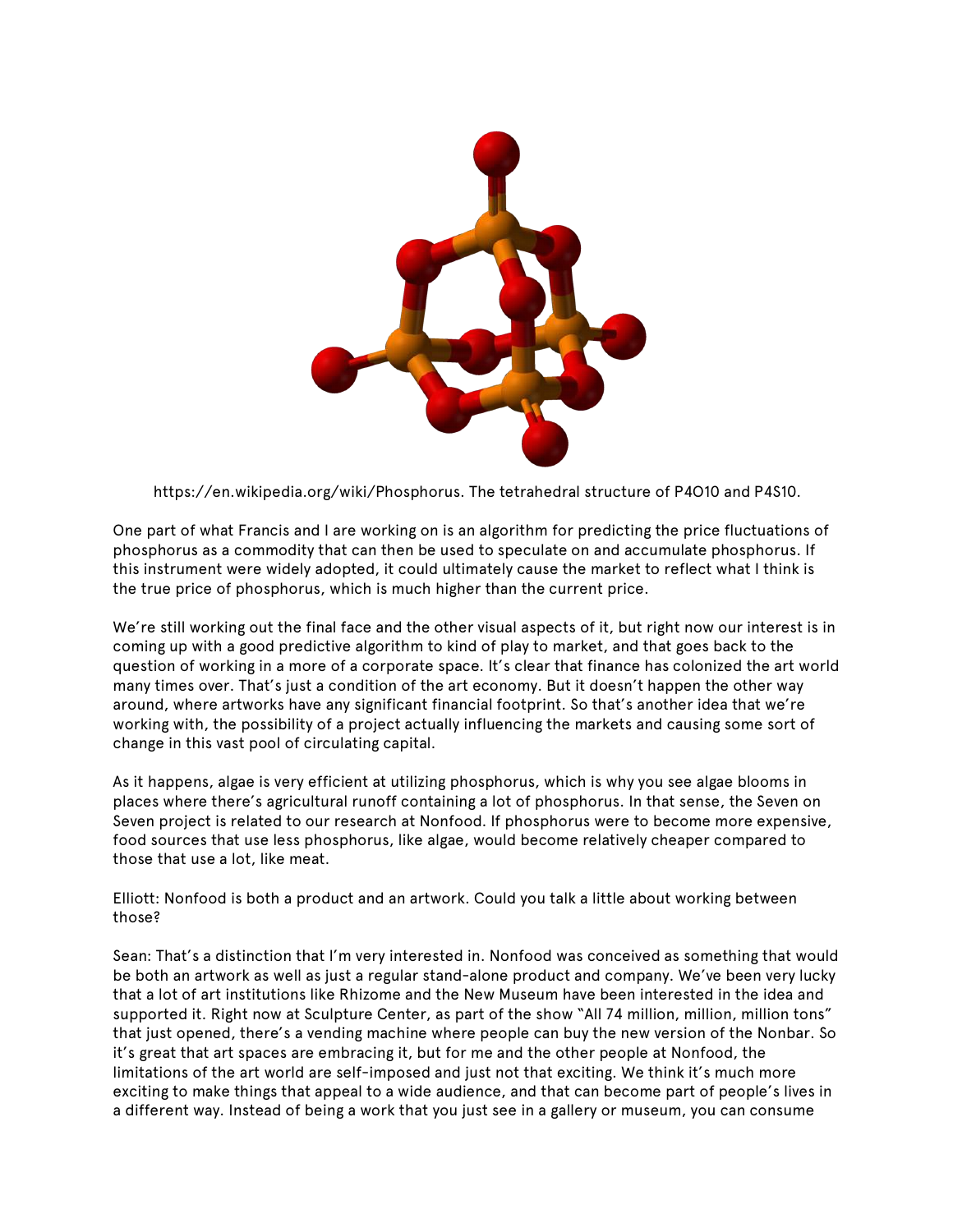and metabolize Nonfood, it actually provides for some sort of necessity. That's something that we're all very interested in.



Lily: I've been thinking about the entrepreneurial ethos as a characteristic of American capitalism. How seriously, if at all, do you take the entrepreneurial aspect of your work?

Sean: We actually went through an accelerator program for Nonfood, which is where they invest a little bit in your new company, and then take a bit of equity. It's a semi-educational program, but they also try to facilitate connections with investors and things like that. People in the art world tend to have a lot of ideas about what that space is like, or what start-up culture is like, but we found it to be quite different from what we assumed it would be. It was a very diverse group of people who were really open and nice. So we quite liked it.

There are also limitations to the entrepreneurial mindset. One limitation—and this is something where our position between art and business becomes an advantage—is the way that companies and new products are thought of. The development process is completely customer-focused. So, typically, when you have some inkling of an idea of what customers want, the next step is to go and interview a bunch of central customers and then formulate your product based entirely on what they want. The most likely way for a product to be commercially successful is by just giving people something they already want.

That's where we diverge from the typical business model. We start with a product that we want to see exist and make it. We don't ask people if they want it. From a business perspective, that's a little risky, but in order to make something interesting or something that actually has impact, then I think it's necessary. People aren't going to tell you to make something that doesn't exist yet because they don't have a frame of reference for it, and we differ in that philosophy.

Lily: The Limits to Growth, a 1972 report on an early computerized model for economic and population growth, concluded that if capitalist society persists, by 2072 food production will not be able to accommodate the global population. Do you view Nonfood, or algae-based products more generally, as a solution to this problem—not only of feeding a growing population but also disrupting capitalist conventions of production and consumption?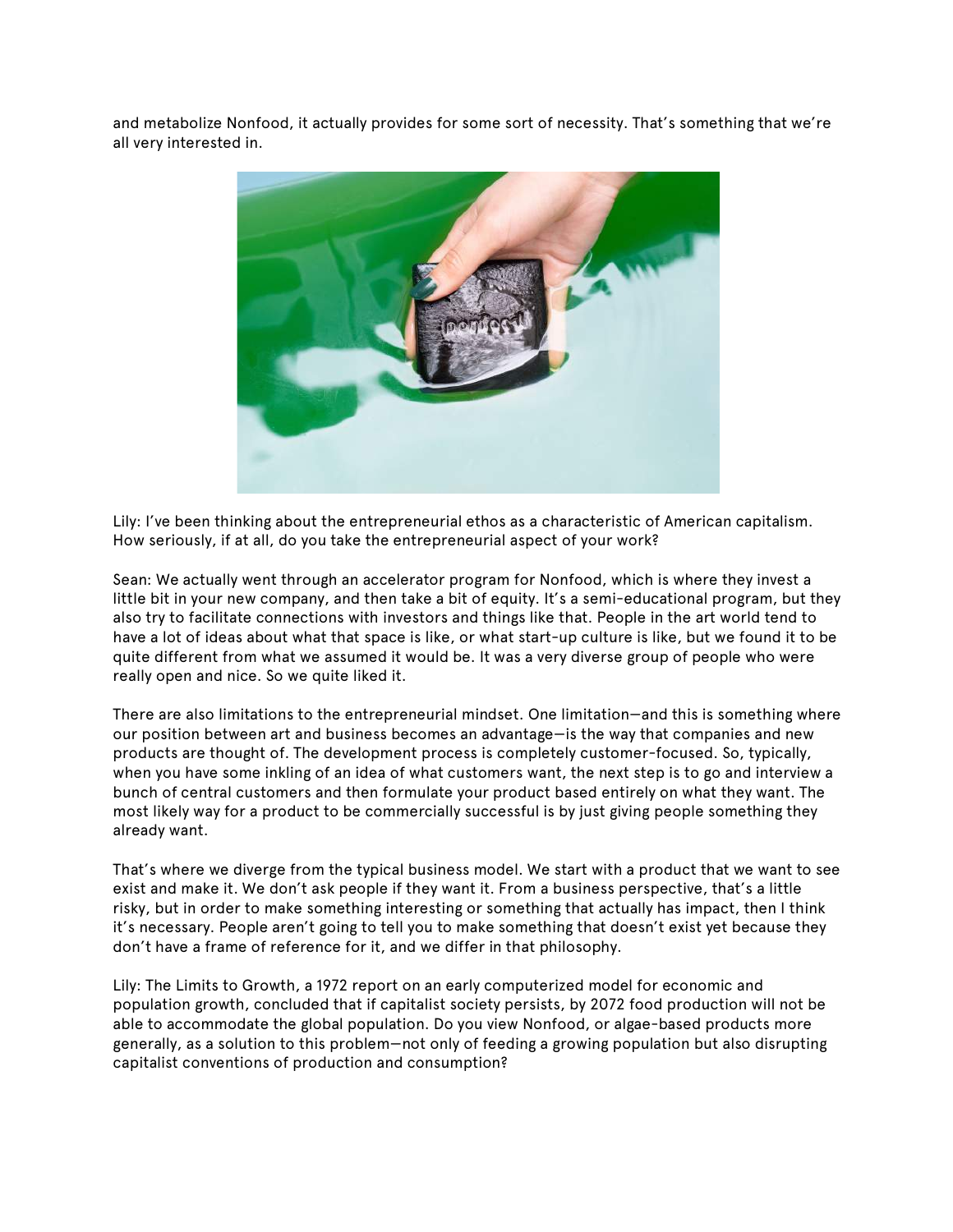Sean: That's a great question. I'm not familiar with that particular study, but its conclusions are echoed by a lot of other studies and are definitely part of the conversation in the food space, especially in the more innovative, or thoughtful, part of the food space. The new benchmark is 2050, and given our expanding population and the wastefulness of the present food system, there will probably be some sort of crisis by then, if not sooner.

A lot of the problem has to do with the inefficiency of certain crops like beef. A cow is a really inefficient way of producing food because you have to feed it tons of food in order to get a relatively small yield, and of course all the food that you feed it requires water and fertilizer. CO2 is emitted from the tractor equipment, the fertilizer itself, and tilling the soil. So the total CO2 emissions of cows, which also produce methane, are very high. A lot of food companies are taking aim at that right now, targeting beef specifically because that's pretty much the most inefficient, but also the most popular crop.

Algae is certainly going to be a big part any viable solution to the looming global food crisis because of how efficient it is. It's a "primary producer," meaning that it produces its own nutrients from sunlight alone, as opposed to animal products, which are very resource intensive. It's also one of the oldest types of living organisms, so it's evolved over billions of years to be really good at thriving under different conditions.

So we definitely see algae as a solution, and while I don't like to use the word disruptive, I think it would be certainly a paradigm shift if the majority of the food system were to use algae. The first step is to have algae-based products that are shipped to consumers, and of course for those products to have a smaller ecological footprint than other comparable products. But the next step would be for people to start growing it in their own homes. You can grow enough algae for every meal of the day using a setup about the size of a mini fridge. That sounds far off, but once the technology develops enough, and people accept and actually desire to eat algae, then it would be possible for people to simply not buy food anymore.

The way that the system works now, food is made at a central point and shipped to people, but that wouldn't be necessary in a more distributed system of production. People already have home gardens, which are great, but unless you have a large amount of land, you can't really produce enough for every meal. With algae, you can live in an urban environment without a lot of space and still produce enough for every meal of the day. That would certainly change the way that food is produced and consumed, which is definitely something that we would like to see.

Lily: The point of Seven on Seven is to make something new. Have you given any thought to what newness means to you?

Sean: Yeah, that's interesting. It can mean very different things for people in different contexts. You could even argue that there is no such thing as something new. But I think one benchmark could be making something that no one asked for. That could be something new. And that goes back to the way a lot of products are developed now, where developers only consider what customers want and build that instead of something that could change people's daily lives. I think that could be a starting point.

Elliott: In your recent show at Bridget Donahue, some people were repulsed by some of the smells. How does your idea of "making something that nobody asked for" relate to your scent-based work? Do you plan on introducing scent into Nonfood?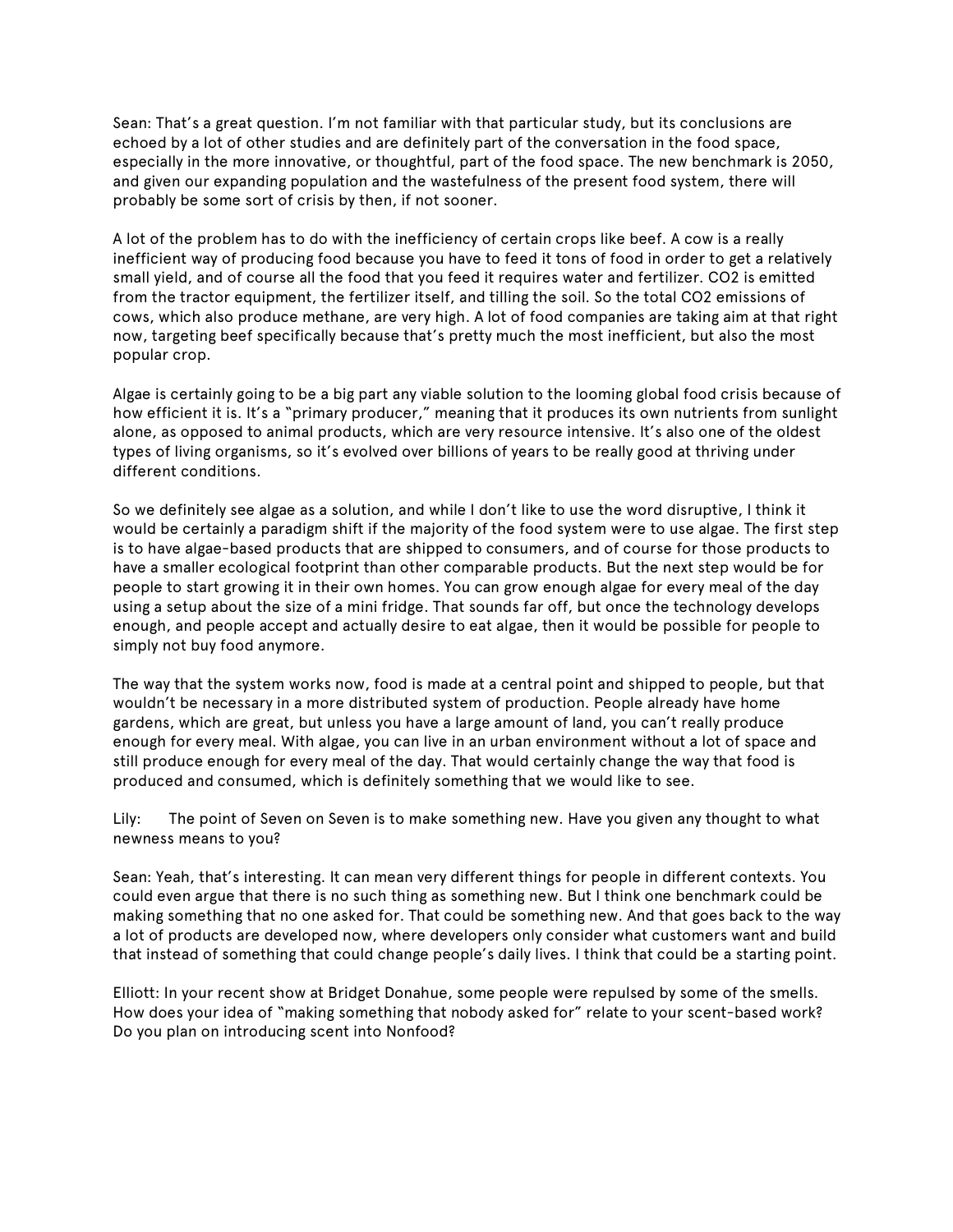

Sean Raspet, Receptor-Binding Variations at Bridget Donahue. Photo by Gregory Carideo

Sean: We're actually planning to develop a fragrance, something wearable but not edible, so it would be a separate product. I think that'll be a new type of scent. In addition to Bridget Donahue, I had a show at the Artist's Institute where I debuted three new molecules, each with a different scent. In the space of chemistry, it's possible to make new things in terms of molecules that haven't existed before, that there's no scientific literature on, and that aren't in any database of previously existing molecules. So the three molecules at Artist's Institute are, in that way, new.

With Nonfood, we started off very excited about the idea of creating new flavors that are different than what people are used to, but we've stepped back from that a little bit. We're not doing vanilla or strawberry flavor, but were definitely trying to make it more consumer friendly at the same time. We were very excited about the different flavor variations we tested, and we still think they're very cool, but outside the art world, the average person is not necessarily interested in that. They just want something that they think tastes good.

So I would say we're shifting toward making things that taste "good." But within that category, there's still a lot of room to play and experiment. Our idea has always been to push the boundaries of taste and flavors in food products, but in the end, it's more important to have an algae-based product that the most possible people enjoy eating. It's possible to do that without going back to strawberry flavor, we're still trying to keep it a little bit abstract in that sense.

Elliott: The art world seems like such a forgiving space to make things. It's a little different than Shark Tank.

Sean: Yeah. Totally.

Elliott: Are there are any distinctive scents that you remember from childhood?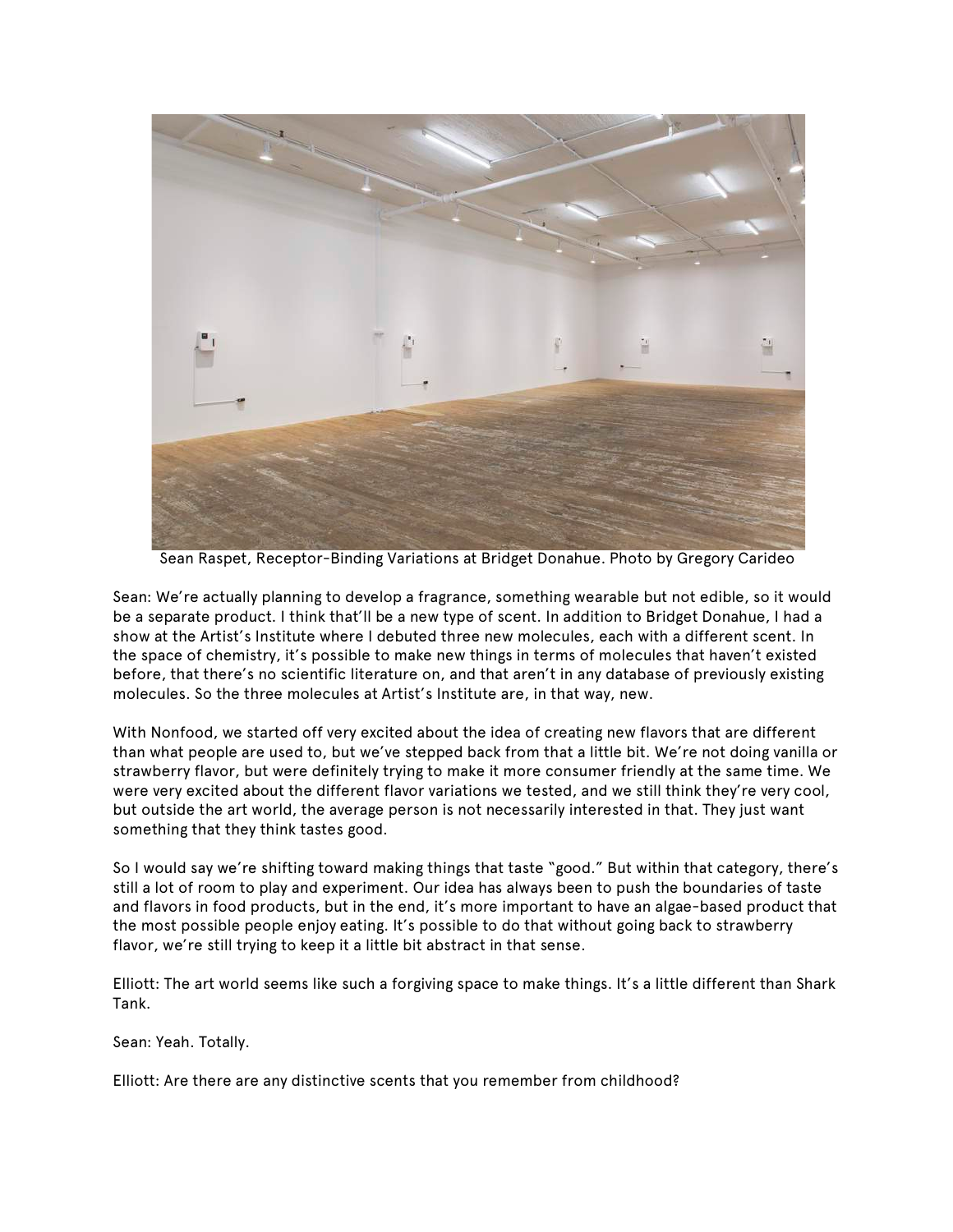Sean: Yeah. Actually, there's two that really standout. One is my grandfather's camphor tree. You could take a leaf off it and tear it in half or fold it, and it would release this camphor smell. I really liked that smell a lot. There's also rubbing alcohol, or Isopropyl alcohol, which is kind of a bad smell, but it's also kind of good too. It's very strange in that way. Actually, a lot of the amber notes in perfumery are going for something that smells a bit like Isopropyl alcohol, but without the chemical aspects. It's a very sought after note.

Elliott: You've collaborated with artists like Amy Yao and Perfume Area, could you talk about how collaboration factors into your practice?

Sean: A lot of Perfume Area's fragrance reviews are of perfumes that are already out there on the market, but we did a project where they reviewed different flavor molecules that I selected. They tasted as well as smelled them, and then reviewed each molecule. That was a really fun project because so much of perfumery is about narrative, it's similar with art. It's not just the scent or the visual thing in front of you, but the whole story behind it. Perfumeries are very aware of that and are experimenting and doing interesting things in that way. In general, collaborating is great, especially when there is an alignment of interests, because you're able to realize a project that's maybe outside of your usual space of working, something you both wouldn't have done otherwise.

I worked with Amy for her show "Bay of Smokes" at Various Small Fires that was themed around toxic waste and the Port of LA. We designed a scent by taking naturally occurring fragrance moleculesones that are found in oregano, thyme, anise, and things like that—and putting them together in a way that smelled kind of toxic or artificial. It was fun to play with the boundary of what people consider natural versus synthetic, artificial, industrial, or something.

Lily: Since your work primarily circulates in the contemporary art world, is it challenging to talk about it with people who may not be as scientifically literate as you are?

Sean: It's definitely a challenge sometimes. Most of the exhibitions or projects that I do have documents that accompany them, which people can read as much as they want, or they can just not read and experience the work directly. One of the good things about scents is that it's possible for people to do that. You don't have to read the document, you can just go up and smell it and you're going to have a response.

The other aspects are discretionary. They're important for understanding the whole picture of the project, but they're not absolutely necessary. I think, in a way, that's how Nonfood works. On the one hand, it's a product that circulates on the market, and on the other hand, it's a collaborative art project. It's both things. In the context of art, people have certain knowledge that, in the context of buying a meal bar, people don't necessarily need to have, and that's fine. It has this double life. Some of my personal projects have a similar structure—the work has a life as a chemical compound, but it also lives as a smell that you can experience.

Elliott: It's highly accessible in that way, almost more accessible than visual work.

Sean: It's a very direct form of experience, and that's one of the things that drew me to olfactory artwork. You breathe in these molecules and they trigger receptors that send signals to the brain. It's bodily, but there are also many layers of information that can be added to that. It's very direct but, at the same time, can be kind of abstract as well.

Elliott: It's also sort of manipulative in a way.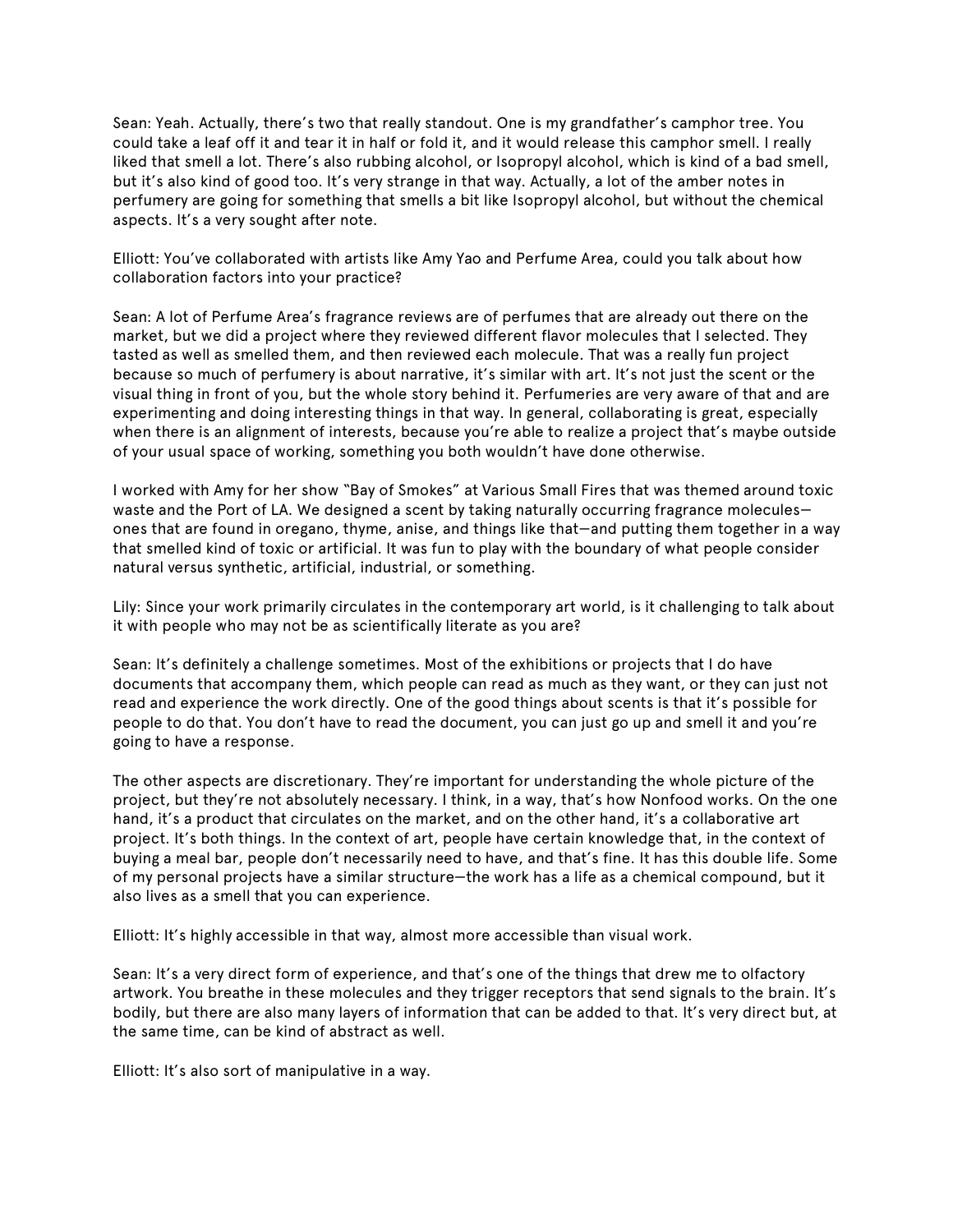Sean: Yeah, definitely. If you go into a shopping mall or an airport, there's all kinds of scents that you might not even notice, but they influence your buying habits. A lot of hotel chains have a signature scent that that gets circulated through the central air system. Shopping malls even have scent rights, which are kind of like air rights. Take Cinnabon for example, in addition to leasing floorspace, they also have to rent the scent rights to that area because they're going to be emitting their smell, and they wouldn't necessarily want a Bath and Body Works right next door.

Lily: That's fascinating. The idea of scent rights makes me wonder about intellectual property in relation to your work. Do you patent your molecules? Is that possible?

Sean: Yeah. In the case of the Artist's Institute, we are actually in the process of filing a provisional patent for those molecules. And that's very much part of the work. The Artist's Institute and the chemists I collaborated with to synthesize the molecules are part of Hunter College, so we're working with the Technology Commercialization Office at Hunter to draft those patents. The ideal outcome would be to sell them to a fragrance company for them to produce and put in their products. But we'll see, we have to convince someone to use them.



Sean Raspet and Christoph Salzmann, Water (Ice V Residue), 2018

It's a collaborative project, so we'll share the rights. This is common in the science and business worlds, but not as much in the art world. Most things are collaborations of some sort. My work is increasingly collaborative and often involves people outside the art world.

Lily: It's true that collaboration is kind of taboo in the art world. Institutions tend to prioritize individual artists. Have you ever encountered a situation where an institution resisted your inclination to collaborate?